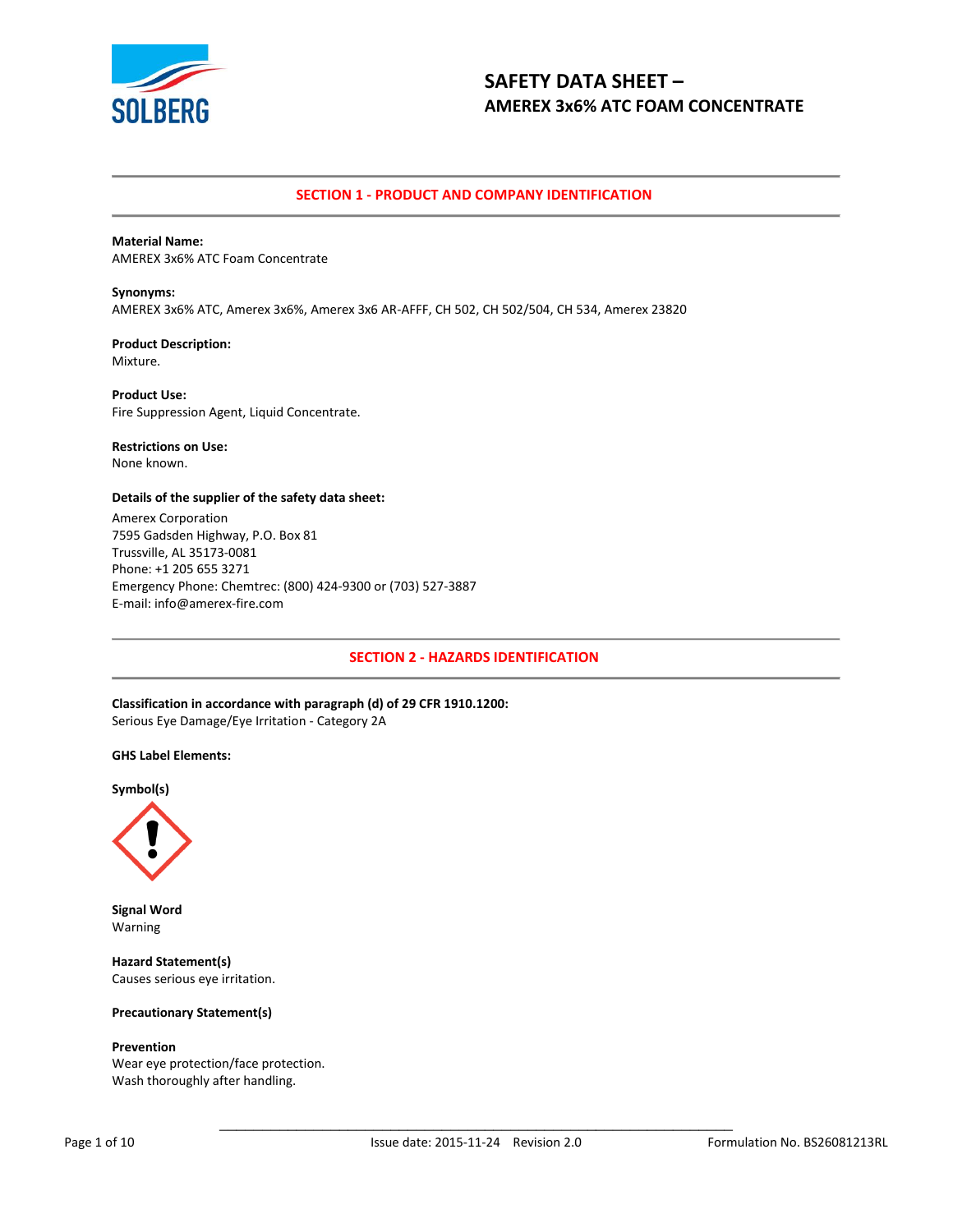

### **Response**

IF IN EYES: Rinse cautiously with water for several minutes. Remove contact lenses, if present and easy to do. Continue rinsing. If eye irritation persists: Get medical advice/attention.

### **Storage**

None needed according to classification criteria.

#### **Disposal**

Dispose of contents/container in accordance with local/regional/national/international regulations.

# **SECTION 3 - COMPOSITION / INFORMATION ON INGREDIENTS**

| <b>CAS</b>     | <b>Component Name</b>         | Percent  |
|----------------|-------------------------------|----------|
| 112-34-5       | Diethylene glycol butyl ether | $5 - 15$ |
| 142-31-4       | Sodium octyl sulfate          | $1 - 5$  |
| 61789-40-0     | Cocamidopropyl Betaine        | $1 - 10$ |
| $107 - 21 - 1$ | Ethylene glycol               | $1 - 5$  |
| Not available  | Non-hazardous ingredients     | 60-90    |

The chemical identity and/or percentage of composition is being withheld as a trade secret.

# **SECTION 4 - FIRST AID MEASURES**

## **Description of Necessary Measures:**

No special measures are necessary.

## **Inhalation:**

If adverse effects occur, remove to uncontaminated area. Call a POISON CENTER or doctor if you feel unwell.

### **Skin:**

Wash with plenty of soap and water. If skin irritation occurs: Get medical advice/attention.

## **Eyes:**

Flush eyes with plenty of water for at least 15 minutes. Remove contact lenses, if present and easy to do. If eye irritation persists: Get medical advice/attention.

### **Ingestion:**

If swallowed, get medical attention. Do NOT induce vomiting.

# **Most Important Symptoms/Effects: Acute** Causes serious eye irritation. **Delayed** No information on significant adverse effects.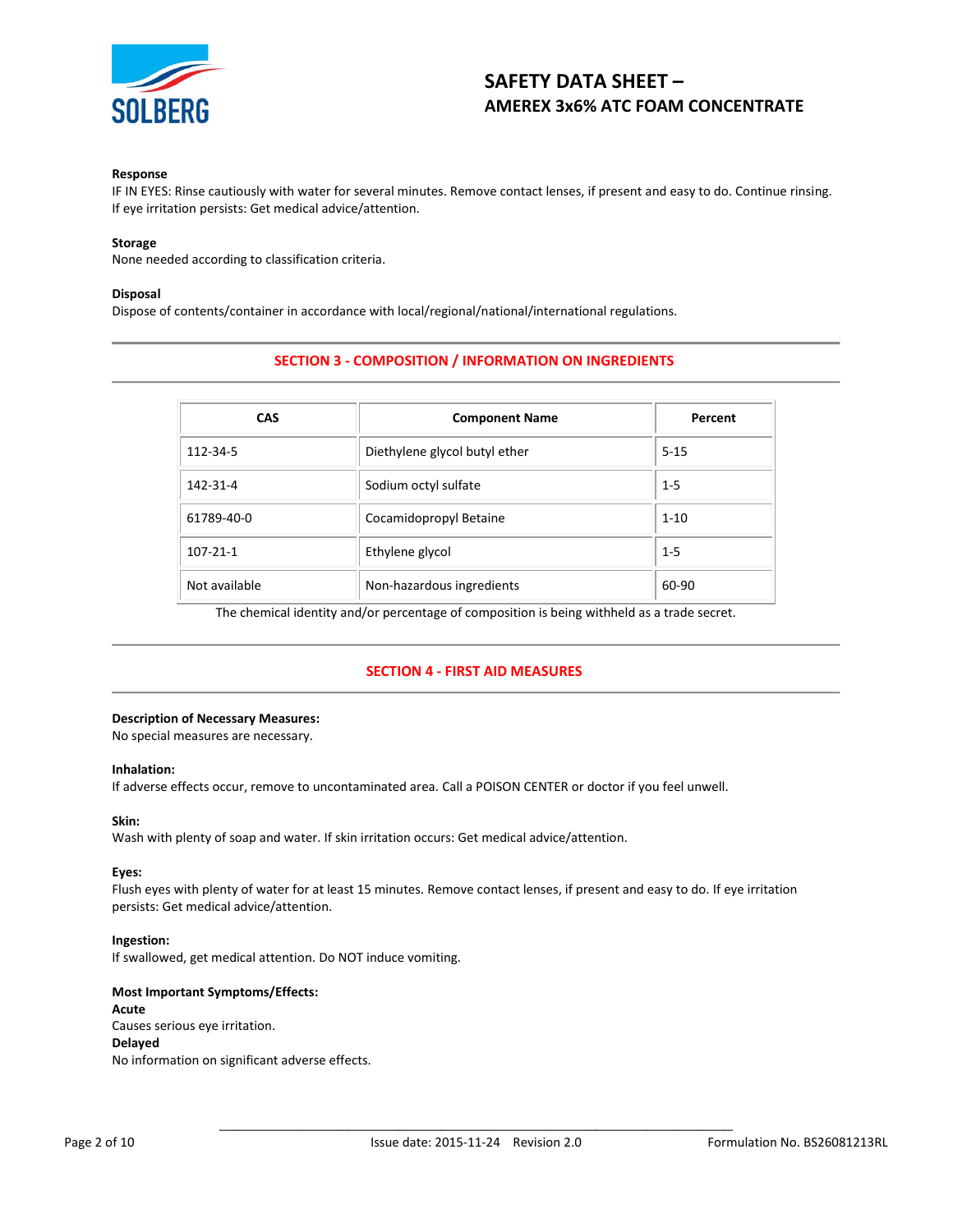

# **SECTION 5 - FIRE FIGHTING MEASURES**

**Extinguishing Media:**

**Suitable Extinguishing Media** Not applicable as this is a fire suppression agent.

**Unsuitable Extinguishing Media** None known.

**Special Hazards Arising from the Chemical** Negligible fire hazard.

# **Hazardous Combustion Products**

Under certain extreme conditions there may be release of toxic and/or corrosive gases: oxides of nitrogen, oxides of carbon, oxides of sulfur, hydrogen fluoride.

### **Fire Fighting Measures**

Move container from fire area if it can be done without risk. Cool containers with water. Dike for later disposal. Avoid inhalation of material or combustion by-products.

## **Special Protective Equipment and Precautions for Firefighters**

Wear protective clothing and equipment suitable for the surrounding fire.

# **SECTION 6 - ACCIDENTAL RELEASE MEASURES**

### **Personal Precautions, Protective Equipment and Emergency Procedures:**

Wear personal protective clothing and equipment, see Section 8.

### **Methods and Materials for Containment and Cleaning Up:**

Do not touch damaged containers or spilled material unless wearing appropriate protective clothing. Stop leak if safe to do so. Collect spilled material in appropriate container for disposal.

### **Environmental Precautions:**

Prevent entry into waterways, sewers, basements, or confined areas. Dispose of waste in accordance with environmental legislation.

# **SECTION 7 - HANDLING AND STORAGE**

### **Precautions for Safe Handling:**

Wear protective eye/face protection. Wash thoroughly after handling.

## **Conditions for Safe Storage, Including any Incompatibilities:**

None needed according to classification criteria.

Keep only in original packaging or containers approved by the manufacturer. Do not mix with other extinguishing agent unless otherwise approved by the manufacturer.

## **Incompatible Materials:**

Electrically energized equipment, strong oxidizing agents, water-reactive materials.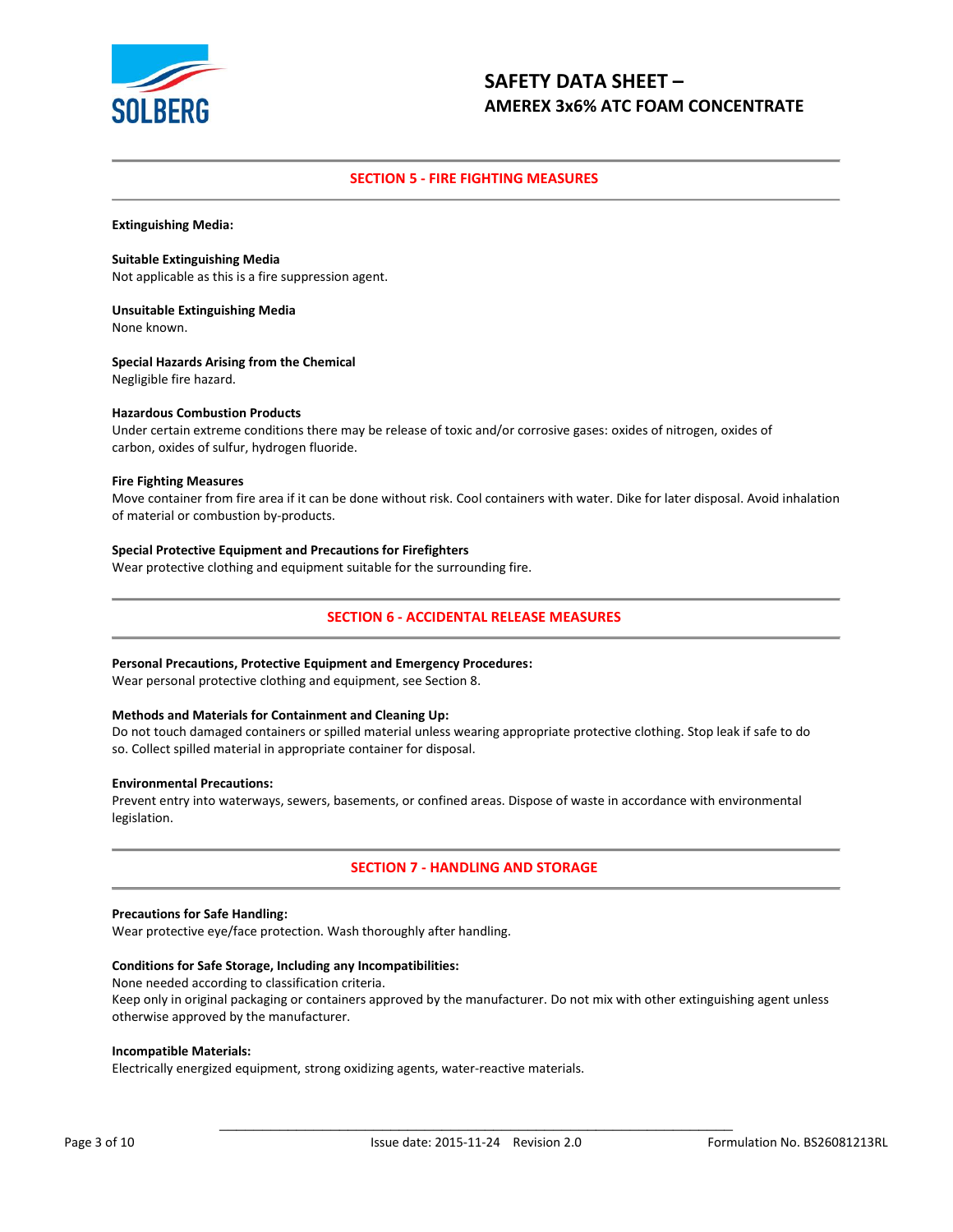

# **SECTION 8 - EXPOSURE CONTROLS / PERSONAL PROTECTION**

#### **Component Exposure Limits**

| Diethylene glycol butyl ether | 112-34-5                                           |
|-------------------------------|----------------------------------------------------|
| ACGIH:                        | 10 ppm TWA inhalable fraction and vapor            |
| Europe:                       | 10 ppm TWA; 67.5 mg/m3 TWA                         |
|                               | 15 ppm STEL; 101.2 mg/m3 STEL                      |
| Ethylene glycol               | 107-21-1                                           |
| ACGIH:                        | 100 mg/m3 ceiling aerosol only                     |
| Europe:                       | 20 ppm TWA; 52 mg/m3 TWA                           |
|                               | Possibility of significant uptake through the skin |
|                               | 40 ppm STEL; 104 mg/m3 STEL                        |
| Mexico:                       | 100 mg/m3 ceiling aerosol                          |

# **EU - Occupational Exposure (98/24/EC) - Binding Biological Limit Values and Health Surveillance Measures**

There are no biological limit values for any of this product's components.

## **ACGIH - Threshold Limit Values - Biological Exposure Indices (BEI)**

There are no biological limit values for any of this product's components.

# **Engineering Controls**

Ensure compliance with applicable exposure limits. If necessary, use appropriate local exhaust ventilation to keep exposures below the regulated limits.

## **Individual Protection Measures, such as Personal Protective Equipment:**

#### **Eye/face protection**

Wear splash resistant safety goggles.

## **Skin Protection**

Wear suitable protective clothing such as coveralls or long sleeve shirt and pants.

## **Respiratory Protection**

No respirator is required under normal conditions of use.

### **Glove Recommendations**

Wear suitable gloves: nitrile, latex, rubber gloves.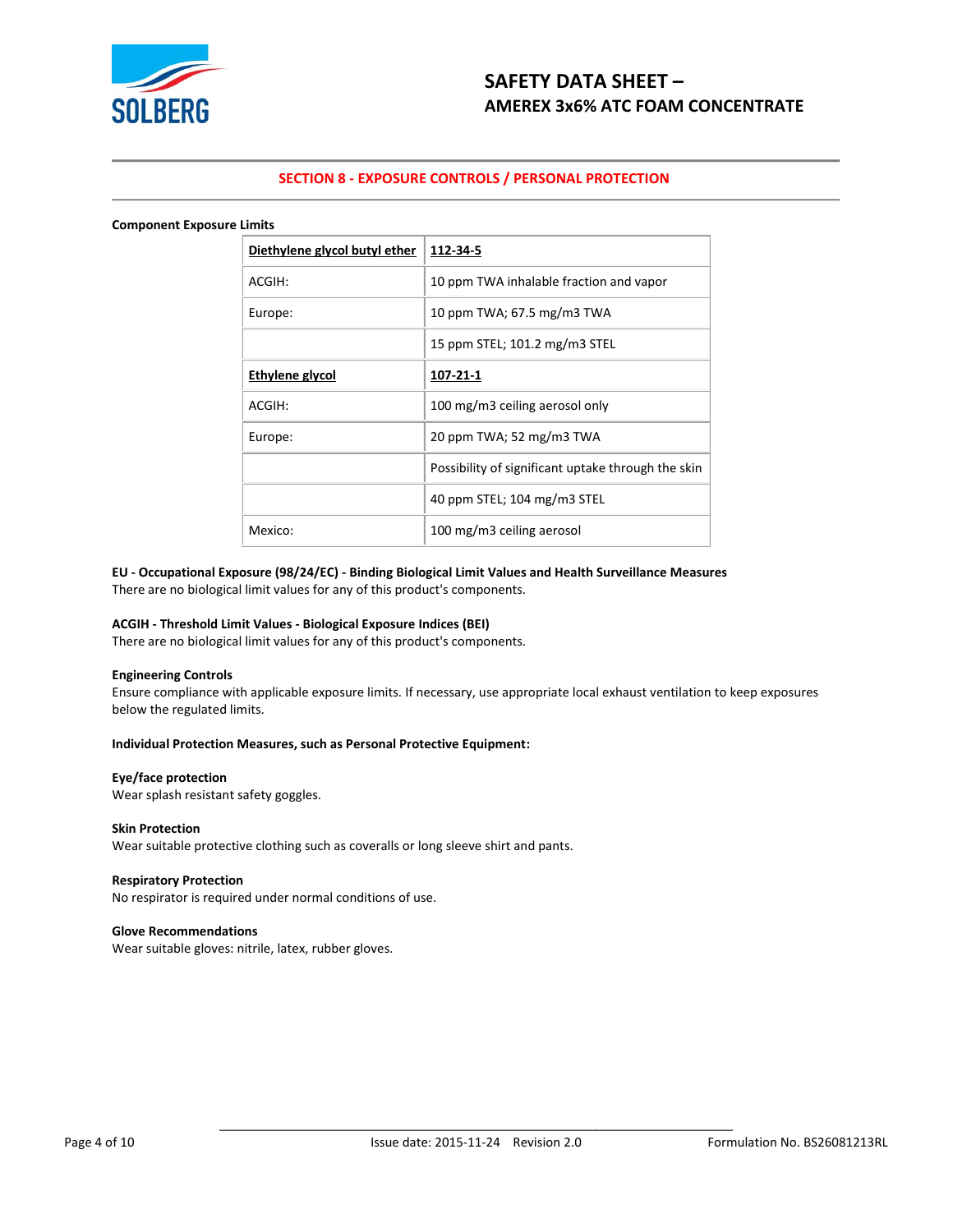

# **SECTION 9 - PHYSICAL AND CHEMICAL PROPERTIES**

| Appearance                   | Light brown liquid | <b>Physical State</b>                  | Lliquid          |
|------------------------------|--------------------|----------------------------------------|------------------|
| Odor                         | Mild, sweet        | Color                                  | Light brown      |
| <b>Odor Threshold</b>        | Not available      | рH                                     | $7 - 8.5$        |
| <b>Melting Point</b>         | Not available      | <b>Boiling Point</b>                   | 100 °C           |
| <b>Freezing point</b>        | Not available      | <b>Evaporation Rate</b>                | Not available    |
| <b>Boiling Point Range</b>   | Not available      | Flammability (solid, gas)              | Not available    |
| Autoignition                 | Not available      | <b>Flash Point</b>                     | Does not flash   |
| <b>Lower Explosive Limit</b> | Not available      | <b>Decomposition</b>                   | Not available    |
| <b>Upper Explosive Limit</b> | Not available      | <b>Vapor Pressure</b>                  | 2.4 kPa at 20 °C |
| Vapor Density (air=1)        | Not available      | Specific Gravity (water=1)             | $1.01 - 1.04$    |
| <b>Water Solubility</b>      | Complete           | Partition coefficient: n-octanol/water | Not available    |
| <b>Viscosity</b>             | Not available      | Solubility (Other)                     | Not available    |
| <b>Density</b>               | Not available      | <b>Molecular Weight</b>                | Not available    |

# **Other Information:**

No information is available.

# **SECTION 10 - STABILITY AND REACTIVITY**

## **Reactivity:**

No hazardous reaction when handled and stored according to provisions.

# **Chemical Stability:**

Stable under normal conditions of use.

# **Conditions to Avoid:**

None known.

# **Incompatible Materials:**

Electrically energized equipment, strong oxidizing agents, water-reactive materials.

## **Hazardous decomposition products:**

None known.

# **Thermal decomposition products:**

Under certain extreme conditions there may be release of toxic and/or corrosive gases: oxides of carbon, oxides of sulfur, oxides of nitrogen, hydrogen fluoride.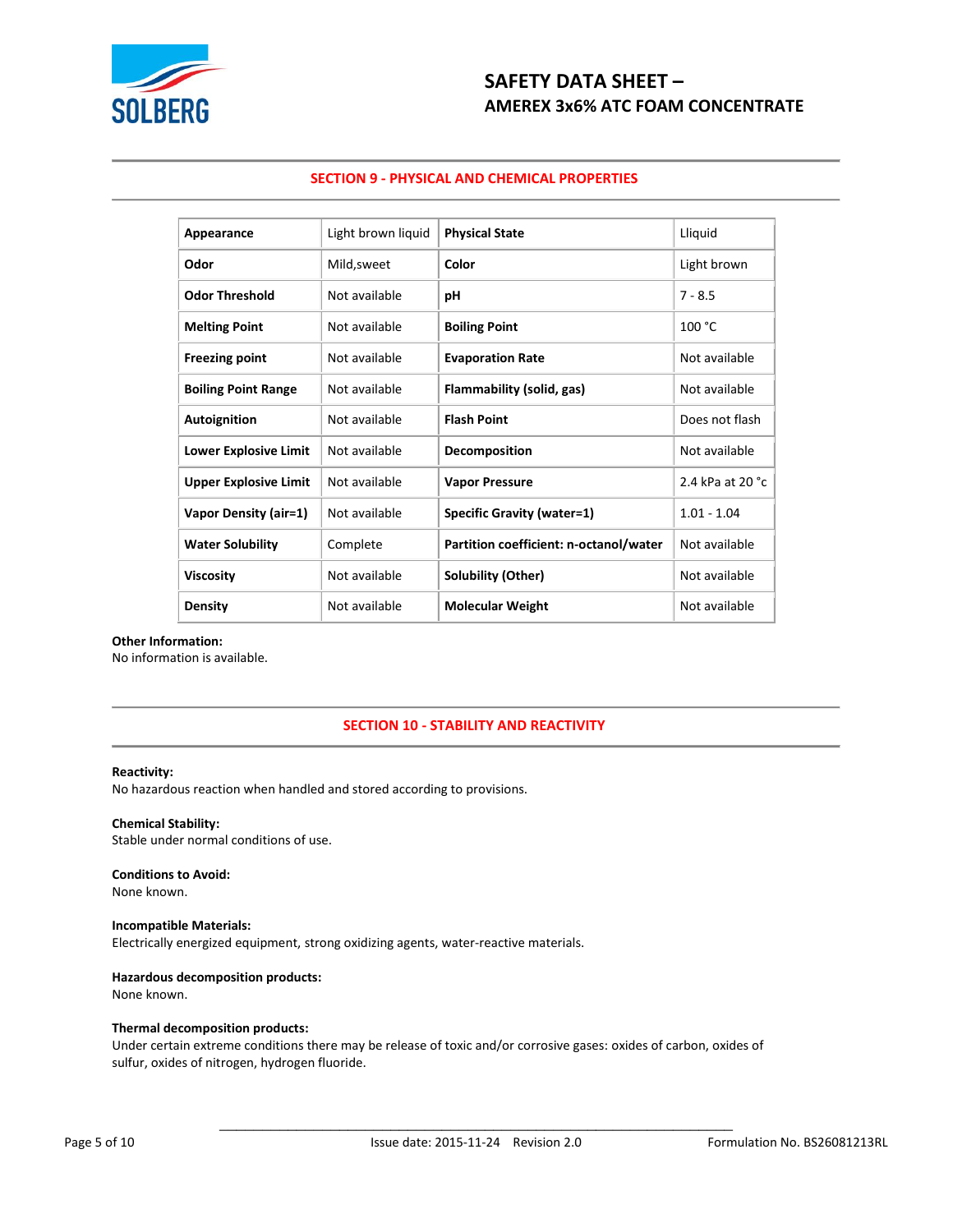

# **SECTION 11 - TOXICOLOGICAL INFORMATION**

**Acute and Chronic Toxicity:**

### **Component Analysis - LD50/LC50**

The components of this material have been reviewed in various sources and the following selected endpoints are published:

## **Diethylene glycol butyl ether (112-34-5)**

Oral LD50 Rat 5660 mg/kg Dermal LD50 Rabbit 2700 mg/kg **Sodium octyl sulfate (142-31-4)** Oral LD50 Rat 3200 mg/kg **Water (7732-18-5)** Oral LD50 Rat >90 mL/kg **Cocamidopropyl Betaine (61789-40-0)** Oral LD50 Rat 4900 mg/kg **Ethylene glycol (107-21-1)** Oral LD50 Rat 4700 mg/kg Dermal LD50 Rat 10600 mg/kg

### **Immediate Effects**

Causes serious eye irritation. **Delayed Effects** No information on significant adverse effects.

#### **Irritation/Corrosivity Data**

Causes serious eye irritation. Causes mild skin irritation.

### **Respiratory Sensitization**

No information available for the product.

### **Dermal Sensitization**

No information available for the product.

#### **Component Carcinogenicity**

| Ethylene glycol   $107-21-1$ |                                             |
|------------------------------|---------------------------------------------|
| ACGIH:                       | A4 - Not Classifiable as a Human Carcinogen |

## **Germ Cell Mutagenicity**

No information available for the product.

### **Tumorigenic Data**

No information available for the product.

### **Reproductive Toxicity**

No information available for the product.

## **Specific Target Organ Toxicity - Single Exposure**

No information available for the product.

## **Specific Target Organ Toxicity - Repeated Exposure**

No information available for the product.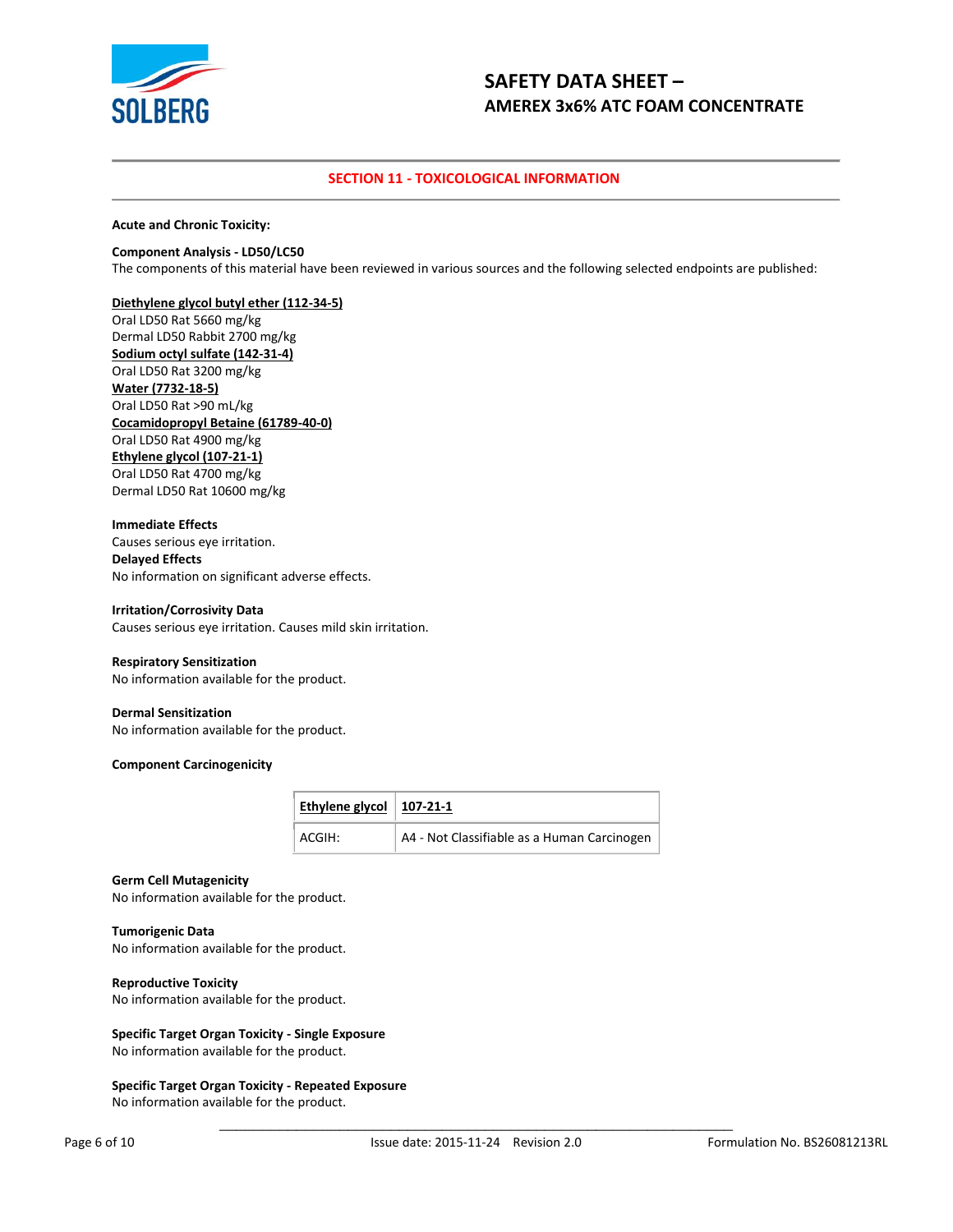

## **Aspiration hazard**

No information available for the product.

## **Medical Conditions Aggravated by Exposure** No information available for the product.

# **SECTION 12 - ECOLOGICAL INFORMATION**

### **Component Analysis - Aquatic Toxicity**

| Diethylene glycol<br>butyl ether | 112-34-5                                                                                                                                                                                                                                                                                                                   |
|----------------------------------|----------------------------------------------------------------------------------------------------------------------------------------------------------------------------------------------------------------------------------------------------------------------------------------------------------------------------|
| Fish:                            | LC50 96 h Lepomis macrochirus 1300 mg/L [static]                                                                                                                                                                                                                                                                           |
| Algae:                           | EC50 96 h Desmodesmus subspicatus >100 mg/L IUCLID                                                                                                                                                                                                                                                                         |
| Invertebrate:                    | EC50 48 h Daphnia magna >100 mg/L IUCLID                                                                                                                                                                                                                                                                                   |
| Cocamidopropyl<br><b>Betaine</b> | 61789-40-0                                                                                                                                                                                                                                                                                                                 |
| Fish:                            | LC50 96 h Brachydanio rerio 2 mg/L [semi-static]                                                                                                                                                                                                                                                                           |
| Invertebrate:                    | EC50 48 h Daphnia magna 6.5 mg/L IUCLID                                                                                                                                                                                                                                                                                    |
| Ethylene glycol                  | 107-21-1                                                                                                                                                                                                                                                                                                                   |
| Fish:                            | LC50 96 h Oncorhynchus mykiss 41000 mg/L; LC50 96 h Oncorhynchus mykiss 14 - 18 mL/L [static]; LC50<br>96 h Lepomis macrochirus 27540 mg/L [static]; LC50 96 h Oncorhynchus mykiss 40761 mg/L [static];<br>LC50 96 h Pimephales promelas 40000 - 60000 mg/L [static]; LC50 96 h Poecilia reticulata 16000 mg/L<br>[static] |
| Algae:                           | EC50 96 h Pseudokirchneriella subcapitata 6500 - 13000 mg/L IUCLID                                                                                                                                                                                                                                                         |
| Invertebrate:                    | EC50 48 h Daphnia magna 46300 mg/L IUCLID                                                                                                                                                                                                                                                                                  |

# **Persistence and Degradability**

No information available for the product.

# **Bioaccumulative Potential**

No information available for the product.

# **Mobility**

No information available for the product.

# **Other Toxicity**

No additional information is available.

# **SECTION 13 - DISPOSAL CONSIDERATIONS**

## **Disposal Methods:**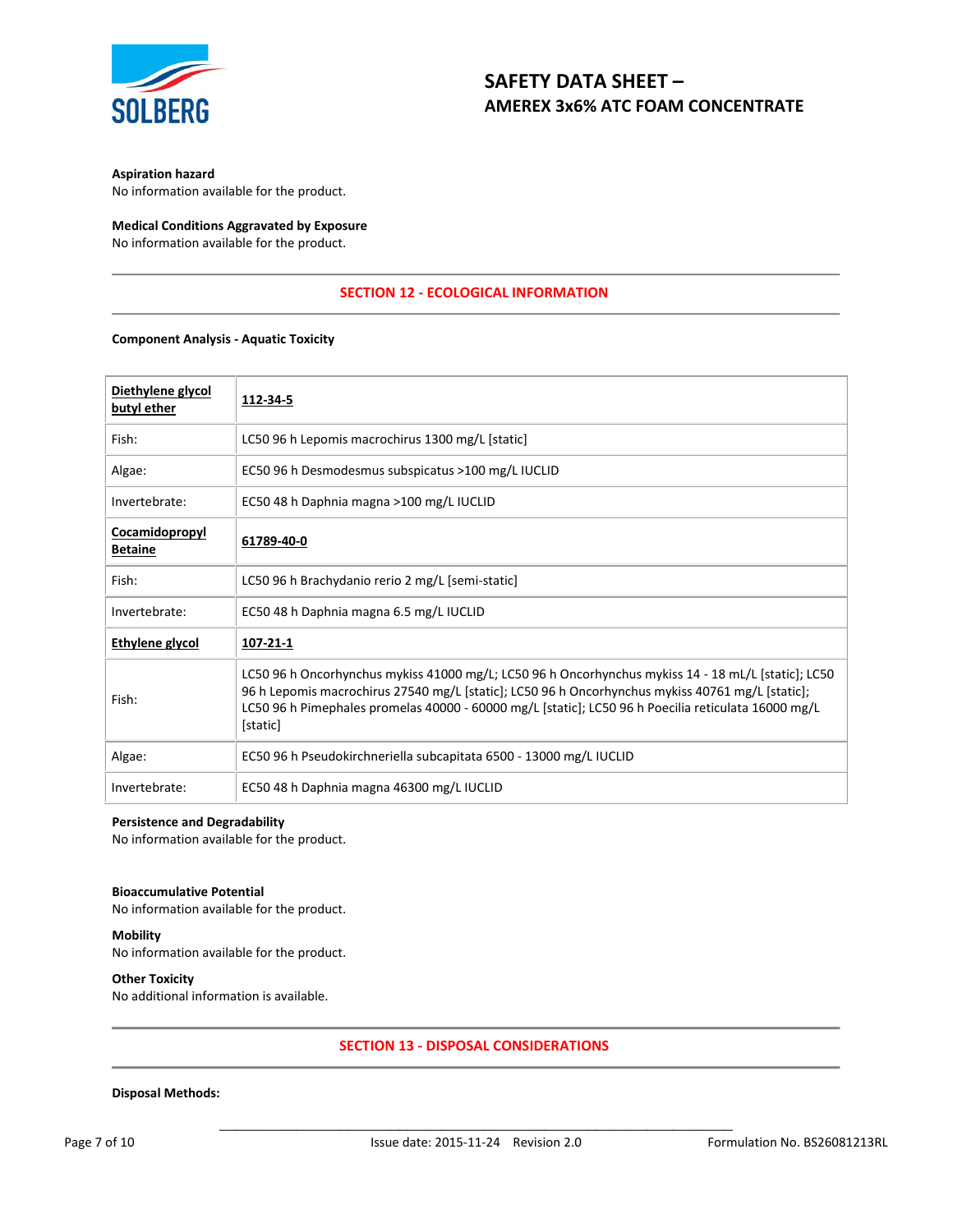

Dispose of contents/container in accordance with local/regional/national/international regulations.

# **SECTION 14 - TRANSPORT INFORMATION**

**US DOT Information: UN/NA #:** Not regulated as dangerous goods.

**IATA Information: UN#:** Not regulated as dangerous goods.

**IMDG Information: UN#:** Not regulated as dangerous goods.

**TDG Information: UN#:** Not regulated as dangerous goods.

# **SECTION 15 - REGULATORY INFORMATION**

## **U.S. Federal Regulations:**

| <b>Diethylene</b><br>glycol butyl<br>ether | 112-34-5                                                                                                                                                                                                                                                                                                                    |
|--------------------------------------------|-----------------------------------------------------------------------------------------------------------------------------------------------------------------------------------------------------------------------------------------------------------------------------------------------------------------------------|
| SARA 313:                                  | 1 % de minimis concentration (applies to R-(OCH2CH2)n-OR', where n = 1, 2, or 3, R=Alkyl C7 or less, or R =<br>Phenyl or Alkyl substituted phenyl, R' = H or Alkyl C7 or less, or OR' consisting of Carboxylic acid ester,<br>Sulfate, Phosphate, Nitrate, or Sulfonate, Chemical Category N230) (related to Glycol ethers) |
| Ethylene glycol                            | 107-21-1                                                                                                                                                                                                                                                                                                                    |
| SARA 313:                                  | 1 % de minimis concentration                                                                                                                                                                                                                                                                                                |
| CERCLA:                                    | 5000 lb final RQ; 2270 kg final RQ                                                                                                                                                                                                                                                                                          |

# **U.S. State Regulations:**

The following components appear on one or more of the following state hazardous substances lists:

| Component                                | <b>CAS</b>     | <b>CA</b> | MA         | ΜN  | <b>NJ</b> | PA  |
|------------------------------------------|----------------|-----------|------------|-----|-----------|-----|
| Diethylene glycol butyl ether   112-34-5 |                | No.       | No         | No  | Yes       | Yes |
| Water                                    | 7732-18-5 No   |           | No         | No  | No        | Yes |
| Ethylene glycol                          | $107 - 21 - 1$ | Yes       | <b>Yes</b> | Yes | Yes       | Yes |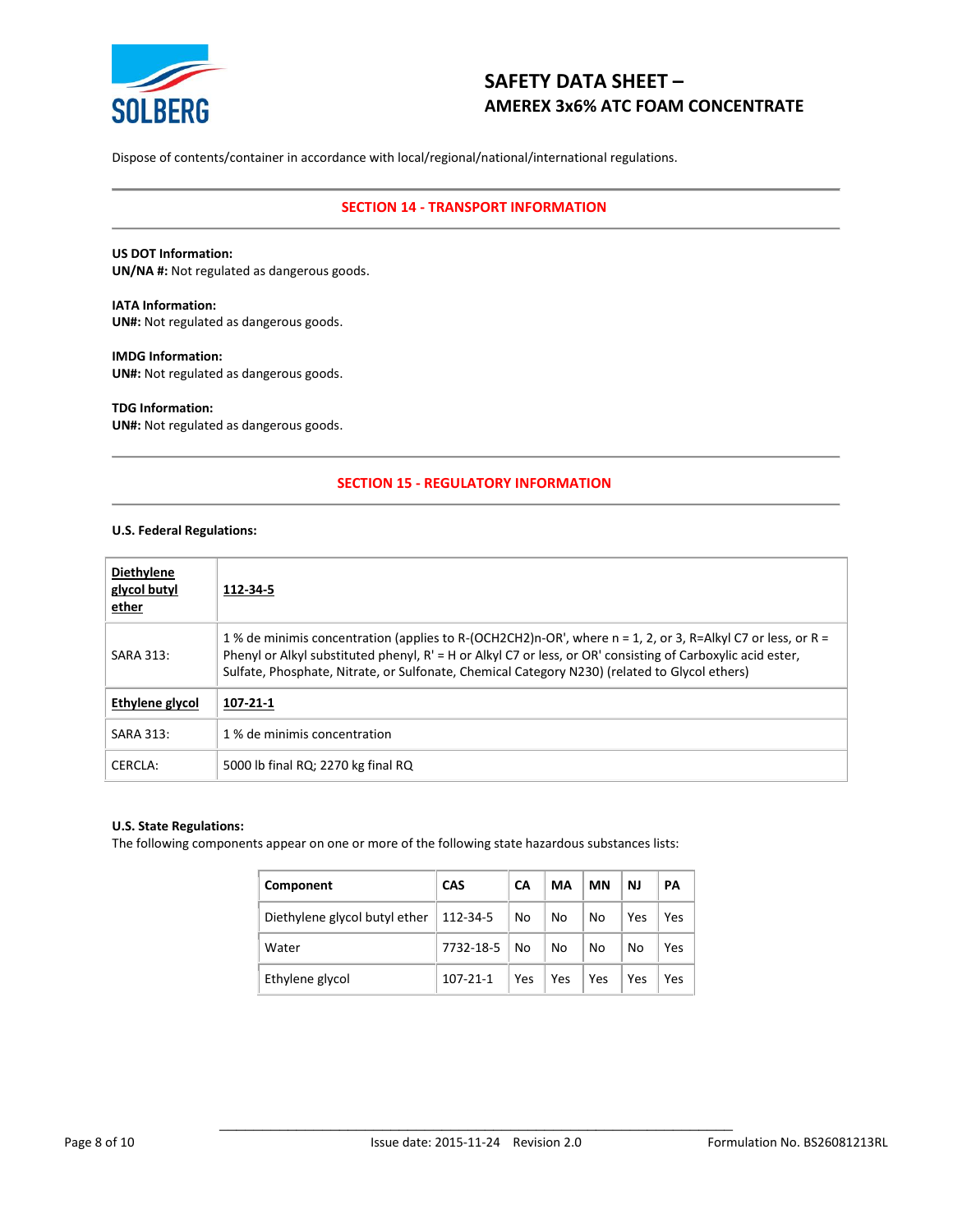

**The following statement(s) are provided under the California Safe Drinking Water and Toxic Enforcement Act of 1986 (Proposition 65):** This product contains a chemical known to the state of California to cause cancer and/or reproductive/developmental effects.

| Ethylene glycol | 107-21-1                                     |
|-----------------|----------------------------------------------|
| Repro/Dev. Tox  | developmental toxicity, 6/19/2015 (ingested) |

# **Canadian WHMIS Ingredient Disclosure List (IDL):**

Components of this material have been checked against the Canadian WHMIS Ingredients Disclosure List. The List is composed of chemicals which must be identified on MSDSs if they are included in products which meet WHMIS criteria specified in the Controlled Products Regulations and are present above the threshold limits listed on the IDL.

| Diethylene glycol butyl ether | 112-34-5 |
|-------------------------------|----------|
|                               | 1%       |
| Ethylene glycol               | 107-21-1 |
|                               | 1%       |

# **Component Analysis – Inventory:**

Diethylene glycol butyl ether (112-34-5)

| l us |                             | l EU. |  |            | AU   PH   JP - ENCS    JP - ISHL   KR - KECI/KECL   KR - TCCA   CN    NZ |    |     | $\mid$ MX $\mid$ TW $\mid$ |  |
|------|-----------------------------|-------|--|------------|--------------------------------------------------------------------------|----|-----|----------------------------|--|
| Yes  | DSL   EIN   Yes   Yes   Yes |       |  | <b>Yes</b> | Yes                                                                      | No | Yes | Yes   Yes   Yes            |  |

Sodium octyl sulfate (142-31-4)

|            |                     | EU | AU |  |    | PH   JP - ENCS   JP - ISHL   KR - KECI/KECL   KR - TCCA   CN   NZ |    |     |           | MX TW |     |
|------------|---------------------|----|----|--|----|-------------------------------------------------------------------|----|-----|-----------|-------|-----|
| <b>Yes</b> | DSL EIN Yes Yes Yes |    |    |  | No | <b>Yes</b>                                                        | No | Yes | ∣ Yes ∣No |       | Yes |

Water (7732-18-5)

| US  |                    | EU |  |    | AU   PH   JP - ENCS    JP - ISHL    KR - KECI/KECL    KR - TCCA    CN    NZ |    |                       | MX   TW |  |
|-----|--------------------|----|--|----|-----------------------------------------------------------------------------|----|-----------------------|---------|--|
| Yes | DSL EIN Yes Yes No |    |  | No | <b>Yes</b>                                                                  | No | Yes   Yes   Yes   Yes |         |  |

### Cocamidopropyl Betaine (61789-40-0)

|     |             | l EU. |                        |  |    | AU PH JP - ENCS JP - ISHL KR - KECI/KECL KR - TCCA CN NZ |    |     |          | $ $ MX $ $ TW $ $ |     |
|-----|-------------|-------|------------------------|--|----|----------------------------------------------------------|----|-----|----------|-------------------|-----|
| Yes | † dsl∣ein . |       | $ $ Yes $ $ Yes $ $ No |  | No | Yes                                                      | No | Yes | Yes   No |                   | Yes |

# Ethylene glycol (107-21-1)

|     |                             | l EU. |  |    | AU   PH   JP - ENCS   JP - ISHL   KR - KECI/KECL   KR - TCCA   CN   NZ   MX   TW |    |  |                       |  |
|-----|-----------------------------|-------|--|----|----------------------------------------------------------------------------------|----|--|-----------------------|--|
| Yes | DSL   EIN   Yes   Yes   Yes |       |  | No | Yes                                                                              | No |  | Yes   Yes   Yes   Yes |  |